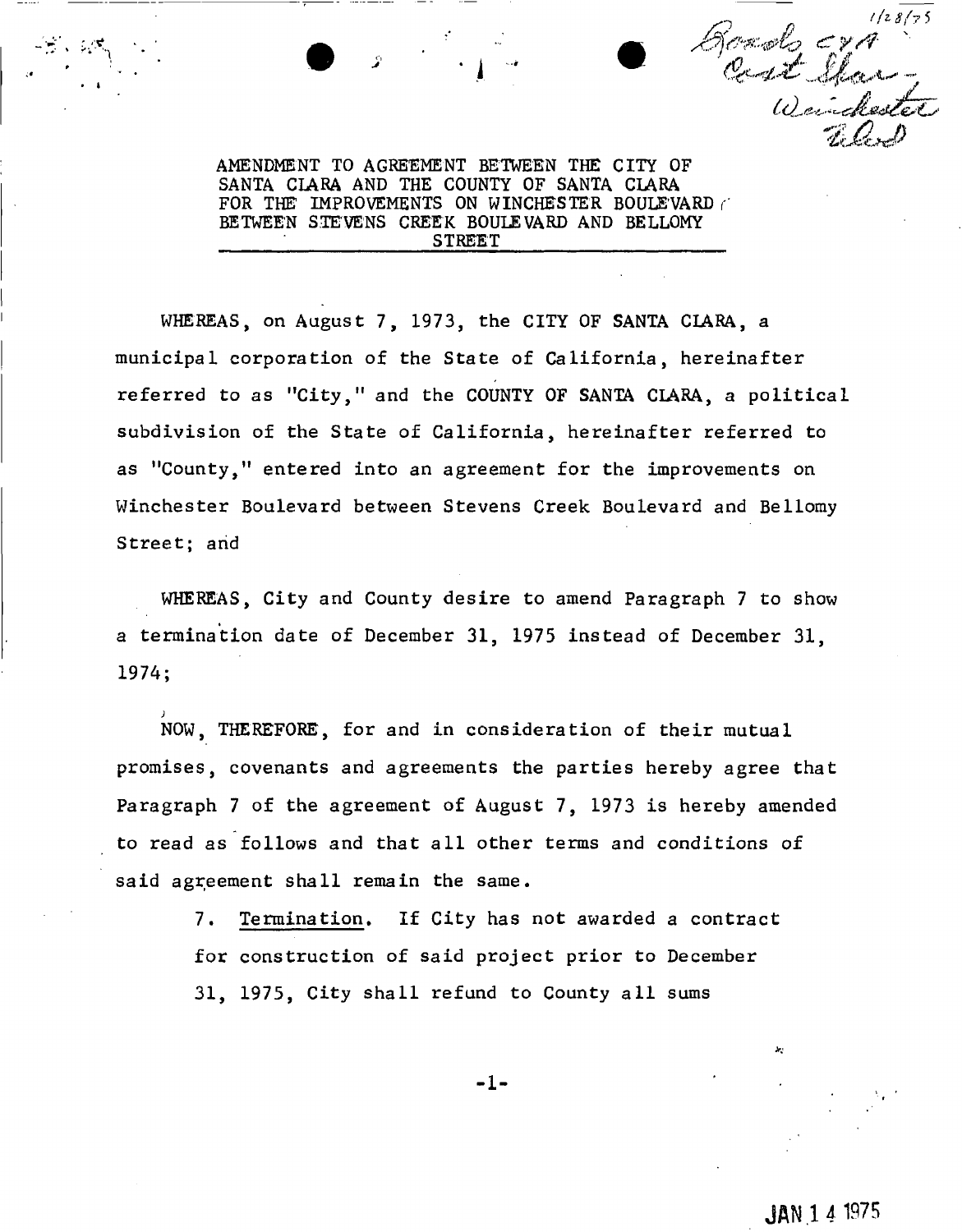**advanced under Paragraph 3 of this agreement** 

 $\mathcal{P}_{\mathcal{A}}^{\bullet}$ 

**IN WITNESS WHEREOF, City and County have executed this amendment to the agreement on the dates hereinafter indicated.** 

| By the City on Tannary 28, 1975    |                                                                |
|------------------------------------|----------------------------------------------------------------|
| APPROVED-AS TO FORM:               | CITY OF $\beta$ ANTA $\beta$ LAR $\beta$<br>By<br>$\mathbf{P}$ |
| <b>Contractor</b><br>City Attorney | Mayor<br>Bv<br>y Manager                                       |
|                                    | ATTEST:                                                        |

By the County on **JAN 1 4 1975** 

COUNTY OF SANTA CLARA |/ **By Chai**   $\frac{1}{R}$ **Board**  of Supervisors

 $\text{ATT}$ **ST:** DONALD M. RAINS, Clerk Share L **visors** 

**APPROVED AS TO FORM:**  *.cjlLCP*  **' Assistant Cfounty Counsel** 

**GJT:be, 12-27-74** 

 $\mathcal{F} \rightarrow \mathcal{F}$ 

**- 2-**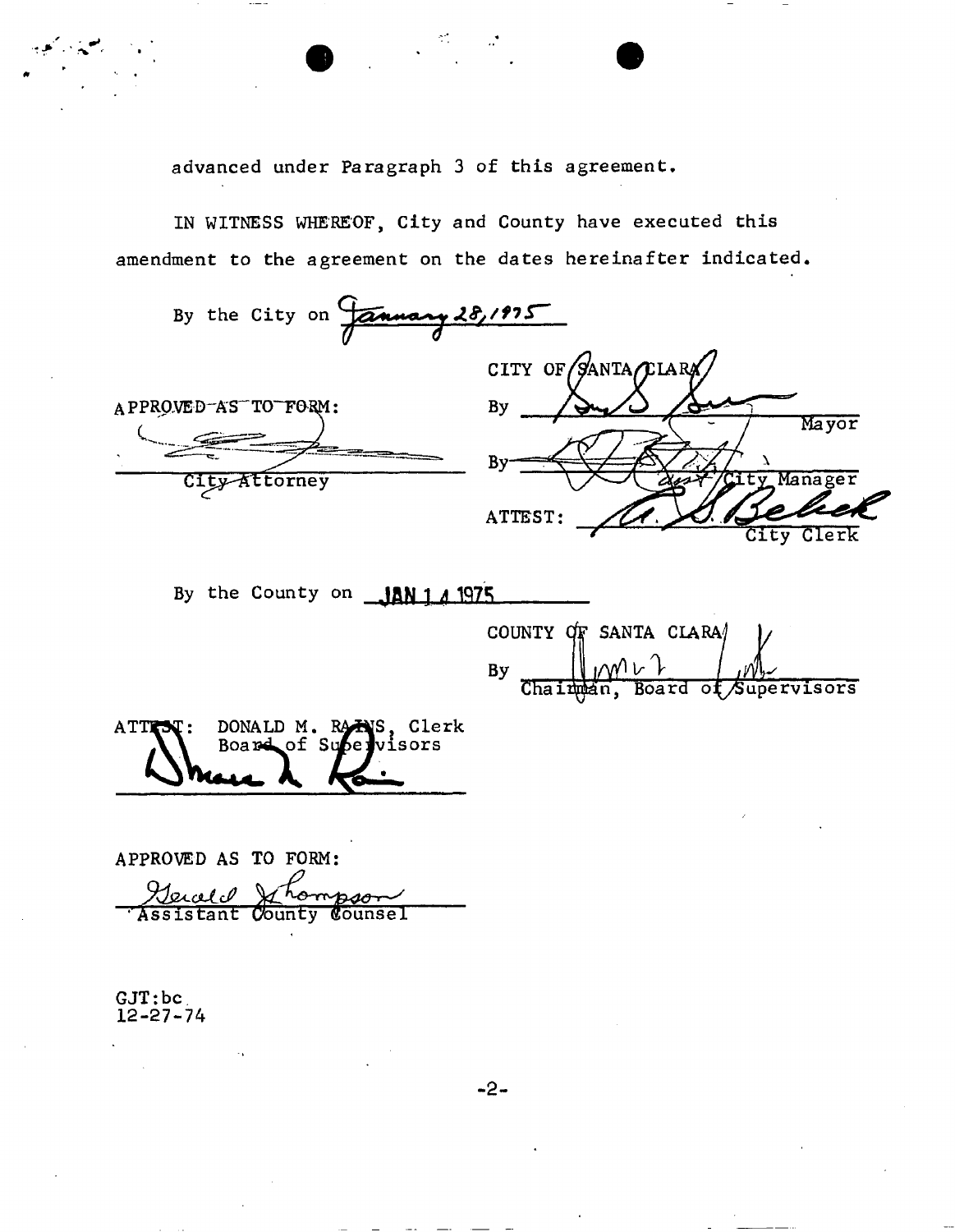# **THE CITY OF SANTA CLARA**

### **CALIFORNIA**

CITY HALL 1500 WAR8URTON AVE. 984-304 5

February 5, 1975

Board of Supervisors County of Santa Clara 70West Hedding Street San Jose, California 95110

Attention: Mr. Doug Horn

Re: Amendment to Agreement between the City of Santa Clara and the County of Santa Clara for the Improvements on Winchester Boulevard between Stevens Creek Boulevard and Bellomy Street

Gent 1emen:

Subject agreement was approved by the Santa Clara City Council at its meeting of January  $28$ , 1974. A fully executed copy is returned herewith for your files.

Your cooperation in this matter is sincerely appreciated.

Very truly yours,

S. M. Cristofano Director of Public Works/City Engineer

Uames T. Gleeson Assistant Director of Public Works

JTG:1b Enc1osure

cc: Ci ty Clerk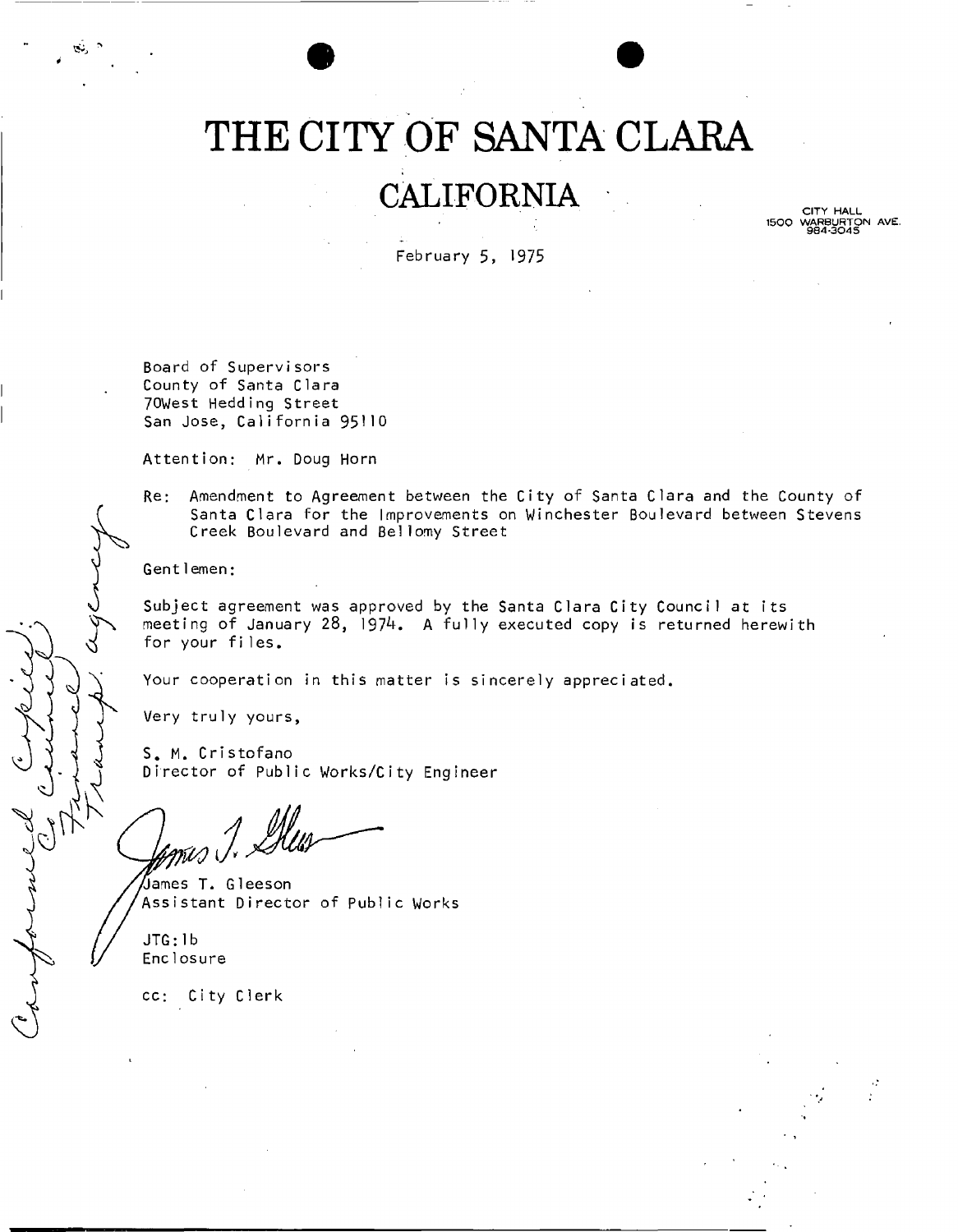# 

## $\label{eq:2} \mathcal{L}=\mathcal{L}^{\text{max}}_{\text{max}}\left(\mathcal{L}^{\text{max}}_{\text{max}}\right) \mathcal{L}^{\text{max}}_{\text{max}}$

 $\label{eq:2.1} \frac{1}{2} \sum_{i=1}^n \frac{1}{2} \sum_{j=1}^n \frac{1}{2} \sum_{j=1}^n \frac{1}{2} \sum_{j=1}^n \frac{1}{2} \sum_{j=1}^n \frac{1}{2} \sum_{j=1}^n \frac{1}{2} \sum_{j=1}^n \frac{1}{2} \sum_{j=1}^n \frac{1}{2} \sum_{j=1}^n \frac{1}{2} \sum_{j=1}^n \frac{1}{2} \sum_{j=1}^n \frac{1}{2} \sum_{j=1}^n \frac{1}{2} \sum_{j=1}^n \frac{$ 

 $\mathcal{O}(10^{10} \, \mathrm{Mpc})$ 

 $\frac{1}{\sqrt{2}}\sum_{i=1}^{n} \frac{1}{\sqrt{2}}\left(\frac{1}{\sqrt{2}}\right)^2$ 

 $\mathbb{Z}^{d \times d}$  $\frac{1}{2}$ 

 $\mathcal{L}(\mathcal{L})$  and  $\mathcal{L}(\mathcal{L})$  . The set of  $\mathcal{L}(\mathcal{L})$  $\frac{1}{2}$  .

 $\label{eq:2.1} \frac{1}{\sqrt{2}}\left(\frac{1}{\sqrt{2}}\right)^{2} \left(\frac{1}{\sqrt{2}}\right)^{2} \left(\frac{1}{\sqrt{2}}\right)^{2} \left(\frac{1}{\sqrt{2}}\right)^{2} \left(\frac{1}{\sqrt{2}}\right)^{2} \left(\frac{1}{\sqrt{2}}\right)^{2} \left(\frac{1}{\sqrt{2}}\right)^{2} \left(\frac{1}{\sqrt{2}}\right)^{2} \left(\frac{1}{\sqrt{2}}\right)^{2} \left(\frac{1}{\sqrt{2}}\right)^{2} \left(\frac{1}{\sqrt{2}}\right)^{2} \left(\$  $\mathcal{A}^{\mathcal{A}}$ 

 $\label{eq:2.1} \frac{1}{\sqrt{2}}\int_{0}^{2\pi} \frac{1}{\sqrt{2}}\left(\frac{1}{\sqrt{2}}\right)^{2} \frac{1}{\sqrt{2}}\left(\frac{1}{\sqrt{2}}\right)^{2} \frac{1}{\sqrt{2}}\left(\frac{1}{\sqrt{2}}\right)^{2} \frac{1}{\sqrt{2}}\left(\frac{1}{\sqrt{2}}\right)^{2} \frac{1}{\sqrt{2}}\left(\frac{1}{\sqrt{2}}\right)^{2} \frac{1}{\sqrt{2}}\left(\frac{1}{\sqrt{2}}\right)^{2} \frac{1}{\sqrt{2}}\left(\frac{1}{\sqrt{2}}\$  $\mathcal{L}^{\text{max}}_{\text{max}}$ 

> $\frac{1}{2} \frac{1}{2}$  $\frac{1}{2} \frac{1}{2} \frac{1}{2}$  $\mathcal{L}^{\text{max}}_{\text{max}}$  , where  $\mathcal{L}^{\text{max}}_{\text{max}}$

> > $\label{eq:2.1} \frac{1}{\sqrt{2}}\sum_{i=1}^n\frac{1}{\sqrt{2\pi i}}\sum_{i=1}^n\frac{1}{\sqrt{2\pi i}}\sum_{i=1}^n\frac{1}{\sqrt{2\pi i}}\sum_{i=1}^n\frac{1}{\sqrt{2\pi i}}\sum_{i=1}^n\frac{1}{\sqrt{2\pi i}}\sum_{i=1}^n\frac{1}{\sqrt{2\pi i}}\sum_{i=1}^n\frac{1}{\sqrt{2\pi i}}\sum_{i=1}^n\frac{1}{\sqrt{2\pi i}}\sum_{i=1}^n\frac{1}{\sqrt{2\pi i}}\sum_{$

 $\label{eq:2.1} \frac{1}{\sqrt{2}}\int_{\mathbb{R}^3}\frac{1}{\sqrt{2}}\left(\frac{1}{\sqrt{2}}\right)^2\frac{1}{\sqrt{2}}\left(\frac{1}{\sqrt{2}}\right)^2\frac{1}{\sqrt{2}}\left(\frac{1}{\sqrt{2}}\right)^2.$ 

 $\bar{\mathcal{A}}$ 

**COMPARENTS CALLS 1**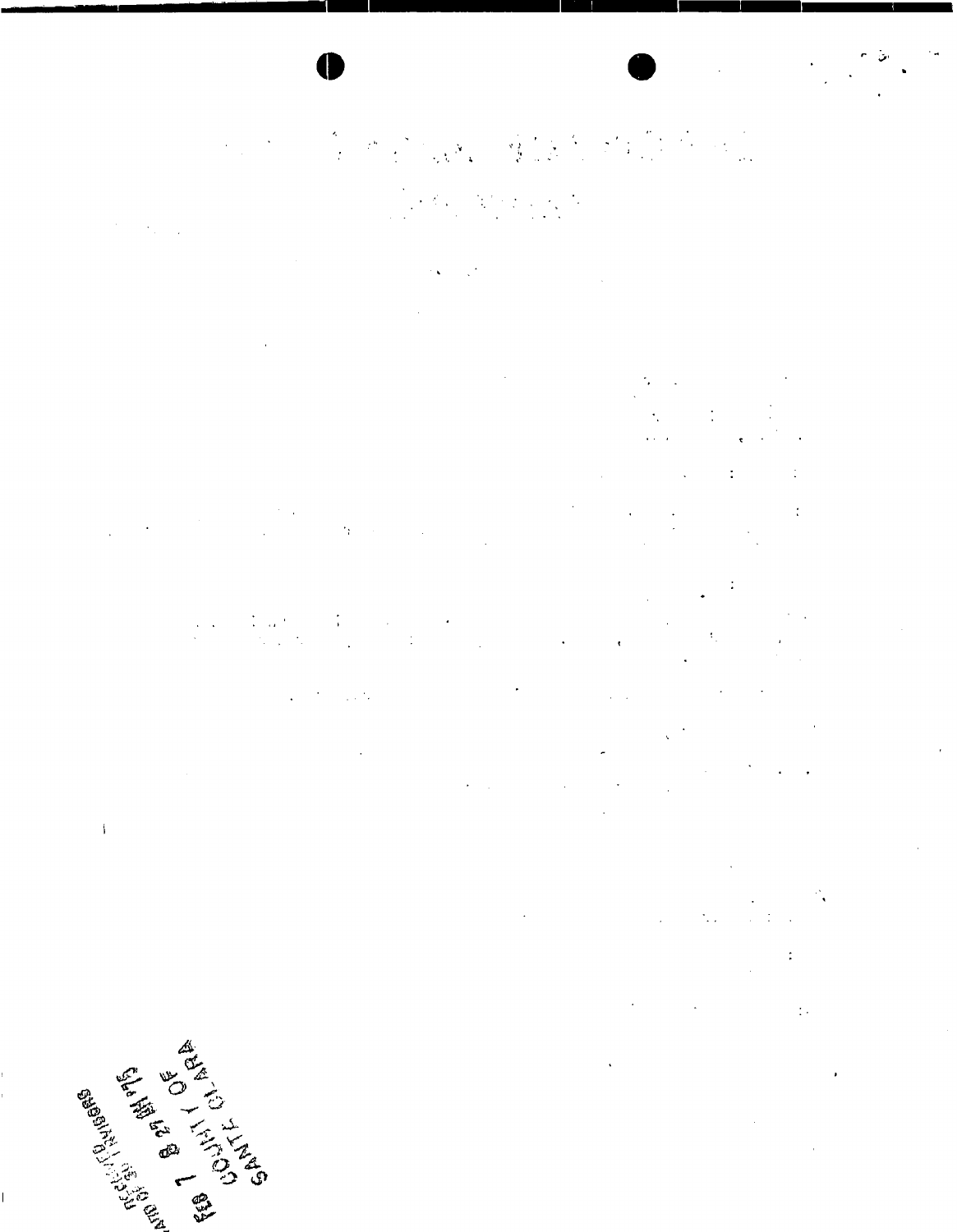Read Segn renew

**January 20, 1975** 

**Mr. A. S. Belick City Clerk, City Hall City of Santa Clara Santa Clara, California 95050** 

**Subjects Amendment to Agreement for the Improvement of Winchester Boulevard between Stevens Creek Boulevard & Bellomy Street** 

**Dear Mr. Belicks** 

**Enclosed are three counterparts of the subject Agreement as approved by the Board of Supervisors at its regularly scheduled meeting of January 14, 1975.** 

**After execution of all copies, we would appreciate your returning the copy so marked to this office.** 

**Very truly yours,** 

**BOARD OF SUPERVISORS Donald M. Rains, Clerk** 

**Deputy Clerk** 

**DMR/dgh : Enclosure** 

**ccs Transportation Development - Montini**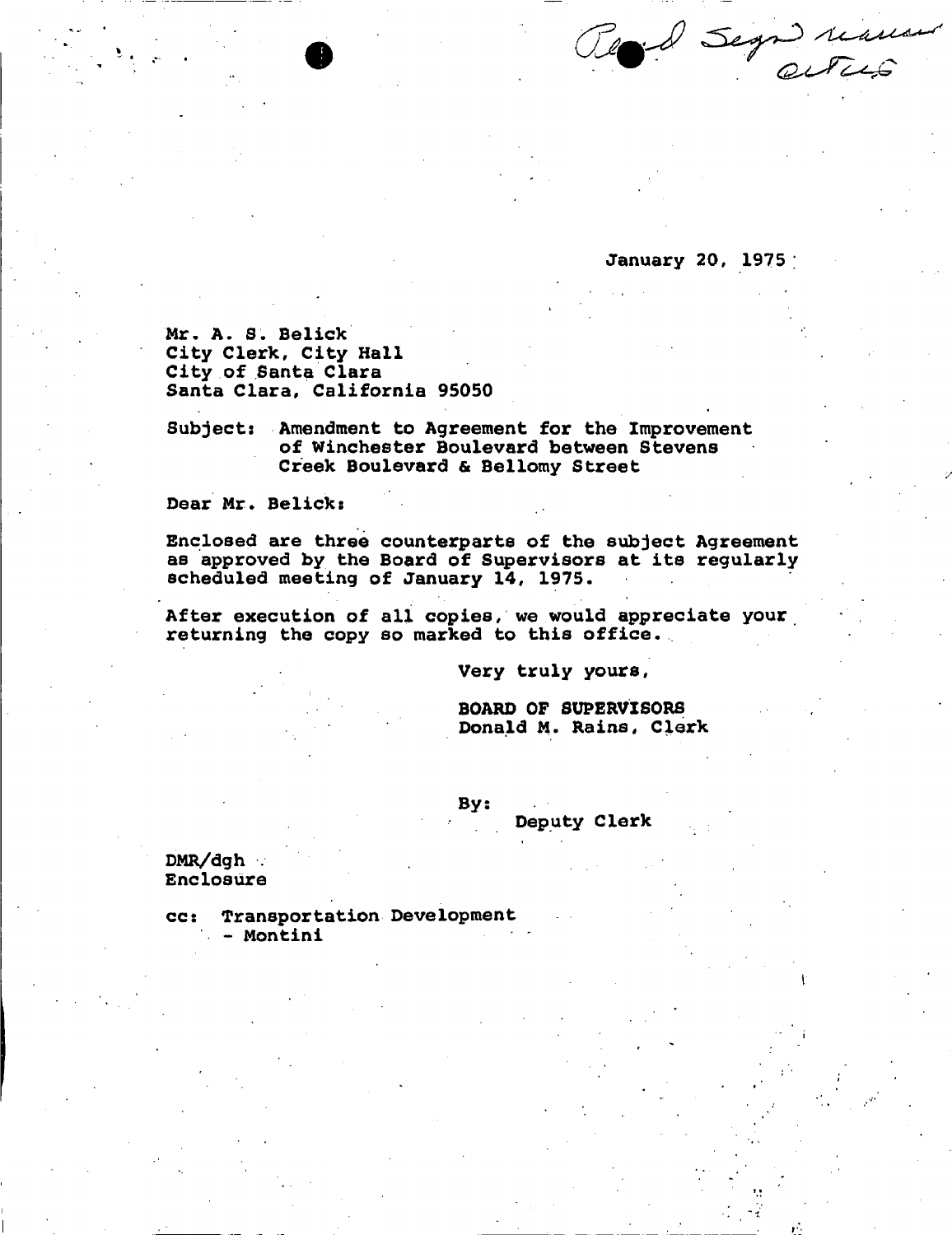|  | $J$ <sub>OB</sub> N <sub>O</sub> |
|--|----------------------------------|
|  |                                  |

### **BOARD OF SUPERVISORS SANTA CLARA COUNTY**

**^ January 20, 1975**  DATE.

**AaondiaQnt to &grooraont**  The following contract-was awarded or change order was approved by the

**Board of Supervisors at a meeting held:** 

|                                                                                  |  |  | January 14 1975                                                                                                                    |  |
|----------------------------------------------------------------------------------|--|--|------------------------------------------------------------------------------------------------------------------------------------|--|
|                                                                                  |  |  |                                                                                                                                    |  |
| Blvd & Bollomy St. (Improvement)                                                 |  |  |                                                                                                                                    |  |
| For the amount of \$ See Agreement<br>City of Santa Clara, 1500 Warburton Avenue |  |  |                                                                                                                                    |  |
| Contractor Canto Clora 05050                                                     |  |  | .<br>1854444 <i>0 di t</i> ostoste poez eta ez en sua pez ne <i>o an ono an ono una una una an an an an an an an an an an an a</i> |  |
|                                                                                  |  |  |                                                                                                                                    |  |
|                                                                                  |  |  |                                                                                                                                    |  |

**W / T //**  any

**DOUNTD M. KAINB** 

**Clerk of the Board** 

**dgh** 

 $\bullet$ 

LER ...<br>M6RKS///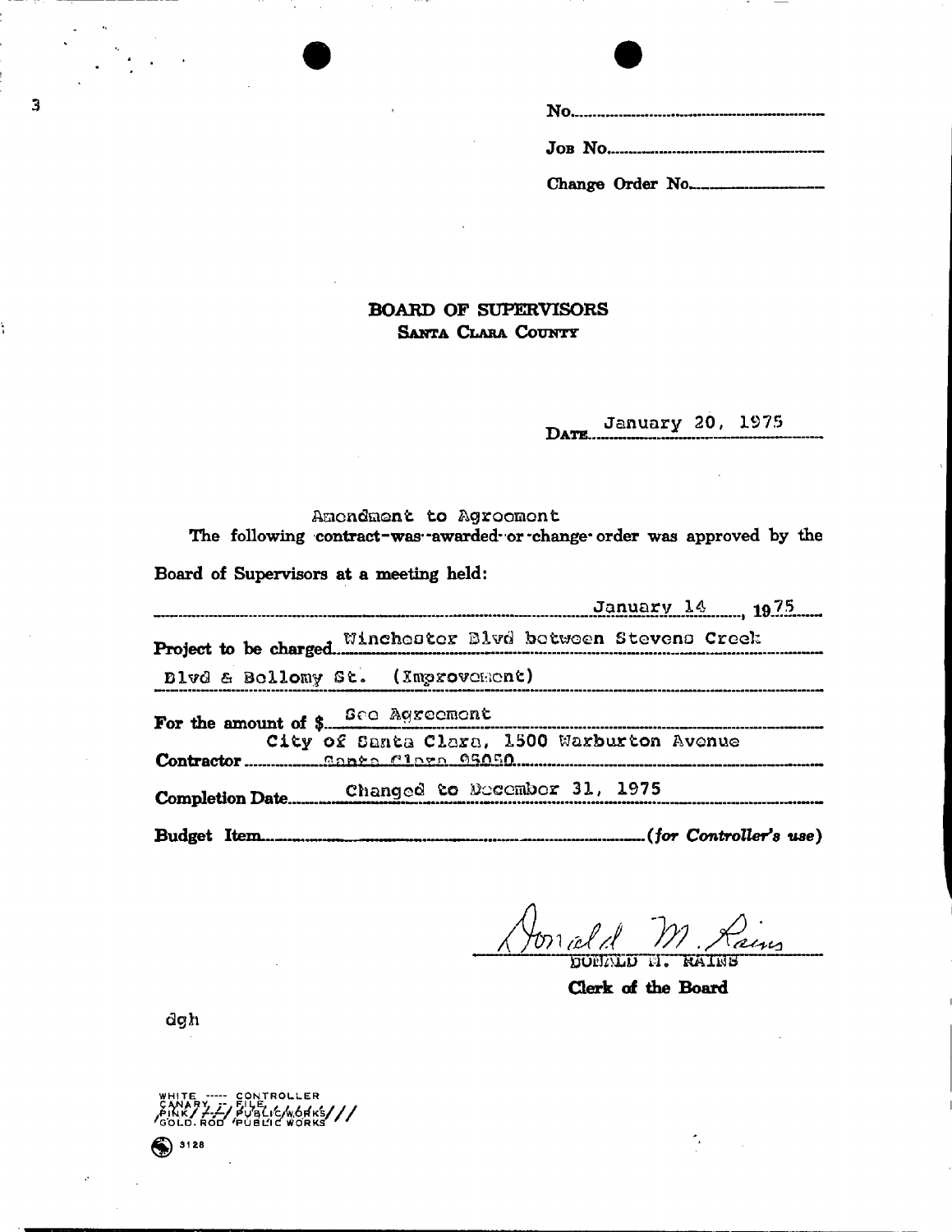|                        | County of Santa Clar<br>◘                                                                                                                                                                                      | <b>TRANSPORTATION AGENCY</b><br>1555 Berger Drive<br>San Jose, California 95112 |
|------------------------|----------------------------------------------------------------------------------------------------------------------------------------------------------------------------------------------------------------|---------------------------------------------------------------------------------|
| <b>California</b>      | TRANSMITTAL MEMORANDUM                                                                                                                                                                                         | $S-D.4$                                                                         |
|                        | Page 1 of 1<br>DATE:                                                                                                                                                                                           | December 30, 1974                                                               |
| FOR:                   | January 14<br>BOARD OF SUPERVISORS AGENDA OF                                                                                                                                                                   | 19 75                                                                           |
| FROM:                  | MONTINI. TRANSPORTATION DEVELOPMENT                                                                                                                                                                            |                                                                                 |
| $\blacksquare$ TITLE : | AGREEMENT<br><b>BETWEEN</b><br><b>SANTA</b><br>AMENDMENT<br>TO.<br><b>THE</b><br>OF<br>CITY.<br>CLARA FOR THE IMPROVEMENT<br>COUNTY<br>OF<br>SANTA<br>OF<br>BETWEEN STEVENS CREEK BOULEVARD AND BELLOMY STREET | CLARA<br><b>THE</b><br>AND.<br>WINCHESTER<br><b>BOULEVARD</b>                   |

#### **DESCRIPTION:**

**The County of Santa Clara and the City of Santa Clara entered into a cooperative agreement to improve Winchester .Boulevard between the**  limits as mentioned above with the City of Santa Clara being the **administering agency. The existing agreement provides for a terminatioi date of .December 3.1, 1974 if the City of Santa** Clara **has not awarded**  the project by that time. The City of Santa Clara has requested an **extension of .this time limit to December 31, 1975 due to unanticipated delays, (See attached letter of request from the City of Santa Clara.)** 

The attached amendment to the agreement provides for the extension of the termination date to December 31, 1975 as requested by the City **,t>f Santa . Clara.** 

Approval is recommended.

*3bree* **(3) executed copies should be sent** *to:* 

**A . 5. Belick**  *City* **Clerk, City Hall . City of Santa Clara 1500 Warburton Avenue Santa Clara, California 95050** 

**LM;AKC:vlt** 

**attachments** 

| L'APPROVED: JAMES POTT |          | HOWARD CAMPEN |                 |
|------------------------|----------|---------------|-----------------|
| AGENDA DATA: DATE:     |          | BOARD ACTION: | $1$ AN 1 4 1975 |
|                        | ITEM NO: |               |                 |
| $$355$ REV 2/78        |          |               |                 |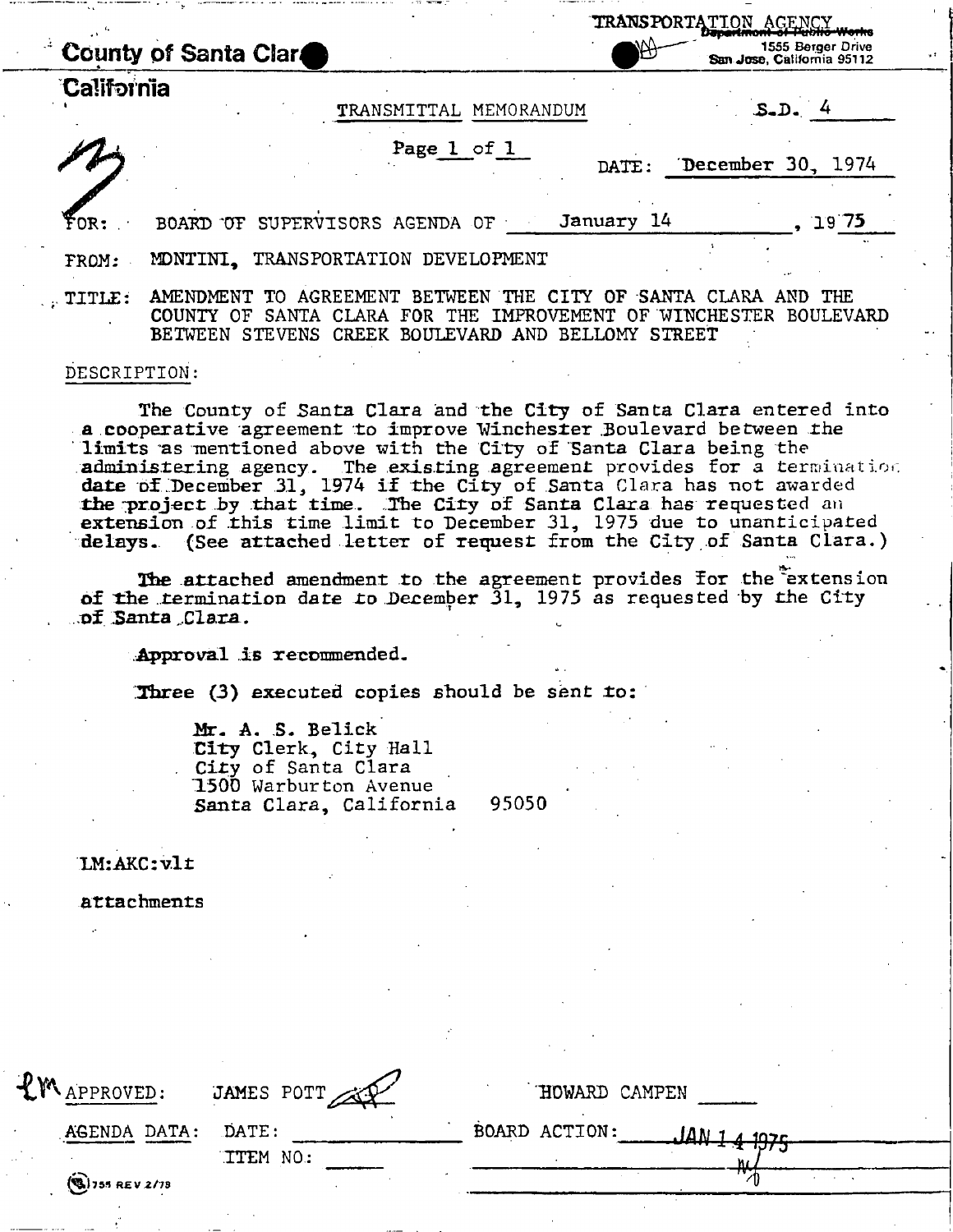## THE **CITY** OF SANTA CLARA

### **CALIFORNIA** CITY HALL

November 27, 1974 <sup>1</sup>'

Mr. James T. Pott Director of Public Works County of Santa Clara 1555 Berger San Jose, California

Re: June 26, 1973 Agreement Winchester Boulevard Improvements

Dear Jim:

On June 26, 1973 the City of Santa Clara entered into an agreement with the County relative to the improvement of Winchester Boulevard between Stevens Creek Boulevard and Bellomy Street, This agreement provides for a termination date of December 31, 1974 and a refund to the County of any funds advanced if a contract for construction is not awarded prior thereto.

The City of Santa Clara has contracted with MacKay & Somps, Civil Engineers, to perform the necessary engineering design and assessment engineering for this project. Their anticipated time schedule, barring any unforeseen delays.calls for a late Spring 1975 construction start and a completion prior to Winter rains. The City of Santa Clara is also in the process of negotiations with the City of San Jose for their share of the improvements.

It is, therefore, respectively requested that a one year extension of this agreement be authorized.

Very truly yours,

tatena

, *M*, UFISLOTANO (*)*<br>iroctor of <sup>b</sup>ublic *dor* Director of Public Works/City Engineer

SMC/sh

1500 WARBURTON AVE. 984-320 0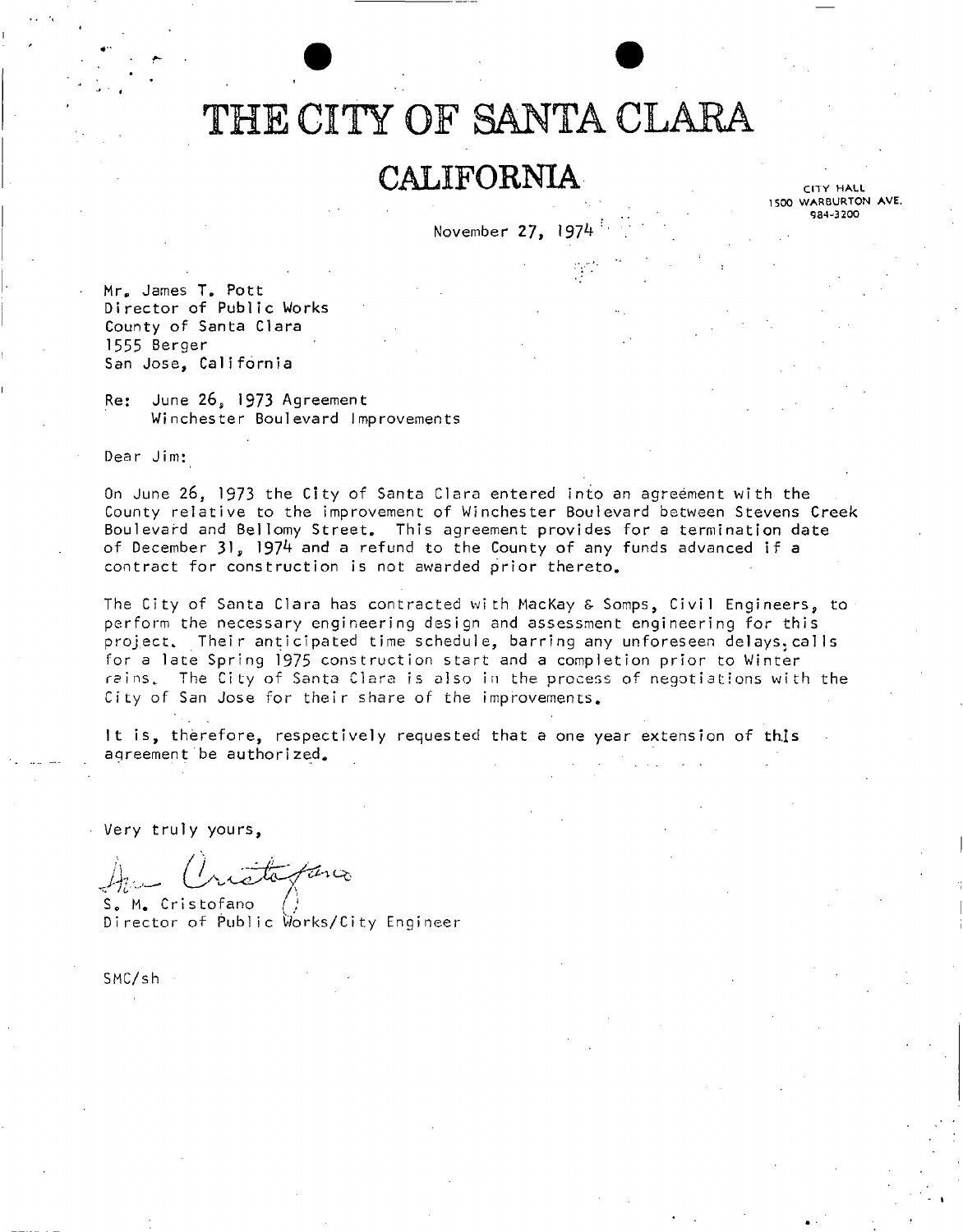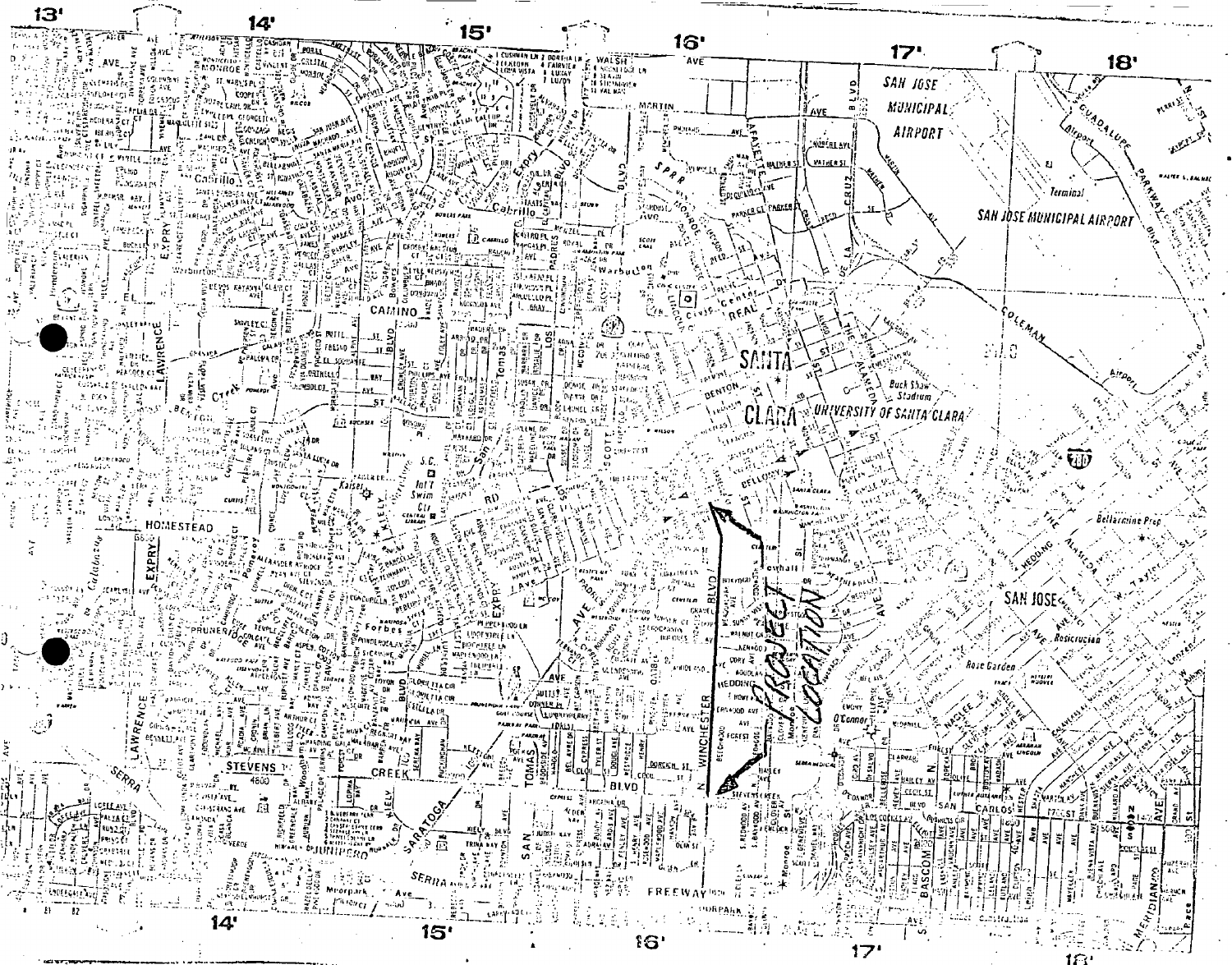AUG 7 1973

AGREEMENT BETWEEN THE CITY- OF SANTA CLARA AND THE COUNTY OF SANTA CLARA FOR THE IMPROVEMENTS ON WINCHESTER BOULEVARD BETWEEN STEVENS CREEK BOULEVARD & BELLOMY STREET

THIS AGREEMENT, made and entered into this 1973, by and between the CITY OF SANTA CLARA, a municipal corporation of the State of California, hereinafter referred to as "City", and the COUNTY OF SANTA CLARA, a political subdivision of the State of California, hereinafter referred to as "County";

### W I T N ESS E T H :

WHEREAS, the public interest requires that improvements on Winchester Boulevard be constructed in order to provide an adequate roadway section between Stevens Creek Boulevard and Bellomy Street, all of which said improvements shall be hereinafter referred to as "project"; and

WHEREAS, approximately five (5%) percent of the project lies within the unincorporated area of the County,' and the remaining ninety-five (95%) percent of the project lies within the City; and

WHEREAS, it is in the best interest of orderly and economic construction practices to com plete the project through joint action of City and County and under a single construction contract, awarded and administered by City;

NOW, THEREFORE, for and in consideration of their mutual promises, covenants, and agreements hereinafter set forth, and subject to the terms, provisions and conditions hereinafter set forth, the parties hereto do agree as follows:

1. Preparation of Plans and Specifications. City shall prepare and submit to County for approval plans and specifications for the construction of the project. Upon approval by County, City shall advertise the project for bid and may award a contract to be supervised to completion by City.

*Z .* Acquisition of Real Property. City shall secure all the real property, and the necessary temporary easements required for constructing said project, which lie within the unincorporated area of County and within the territorial limits of City. City hereto shall be responsible for and shall pay for all land acquisition costs, including costs of eminent domain or inverse condemnation, relocation assistance as necessary for the commencement and completion of construction of said project.

**-1** 

AUG 7 1973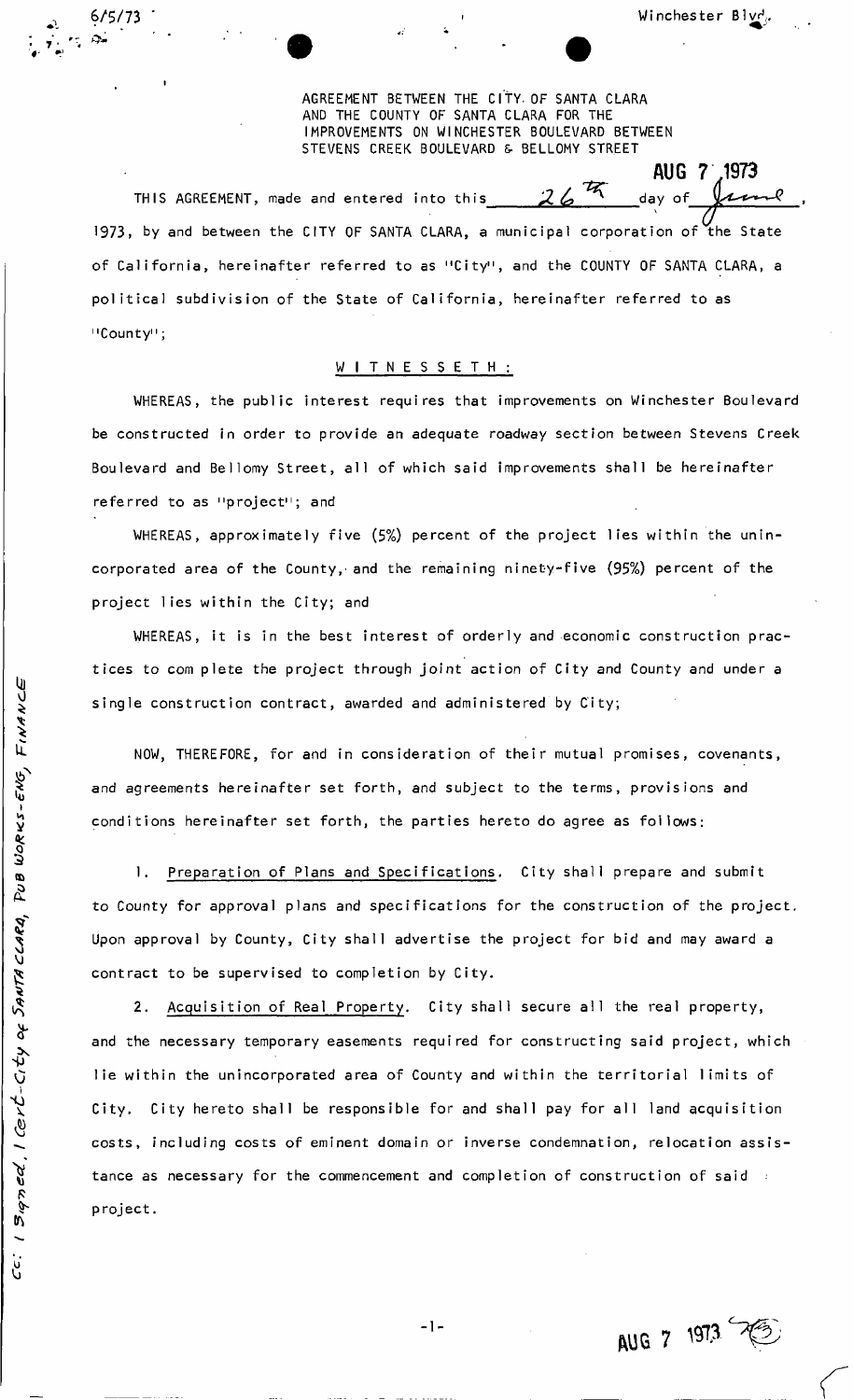**6/5/73 ' Winchester Blvd.** 

3. County's Share of Cost. The portion of the project lying within the unincorporated area of the County is that certain 447 linear feet, plus or minus, in the west half of Winchester Boulevard fronting Assessor's Parcel Number 303- 17-21 (1972-73).

The "total construction cost" is estimated to be the sum of Eight Hundred Fifty Thousand (\$850,000) Dollars. The "total construction cost" of the portion of the project lying within the unincorporated area of the County is set to be the sum of Fifteen Thousand (\$15,000) Dollars. In no event shall County's portion of the "total construction cost" exceed the sum of Fifteen Thousand (\$15,000) Dollars.

County agrees to pay to City the sum of Fifteen Thousand (\$15,000) Dollars upon demand of City, which said demand shall be made by City no earlier than the date of approval of the plans by County. No portion of said sum shall be returned to County by City. As used in this agreement, the term "total construction cost" shall mean

As used in this agreement, the term  $\mathcal{A}_\mathcal{A}$  agreement, the term  $\mathcal{A}_\mathcal{A}$  shall mean  $\mathcal{A}_\mathcal{A}$ the total of all costs includes made by  $C$  and expenditures made by  $C$  in connection with  $\alpha$ constructing said project, including engineering costs and expenses, right of way cost, costs and expenses of preparing plans and specifications, legal cost, publication, advertising and printing, cost of the construction contract, the costs and expenses for construction inspection, and cost of extra work and materials in connection with such work authorized by City.

Upon completion of said project,  $C$  said  $\mathcal{L}$  shall submit to  $C$  and  $\mathcal{L}$  and  $\mathcal{L}$  action action action action action action action action action action action action action action action action action actio counting of the "total construction cost". counting of the "total construction cost".

4.  $1 - 1$  nsurance. City shall require any contractor any contractor any contractor any contract for any contract for any contract for any contract for any contract for any contract for any contract for any contract for any portion of said project to secure and maintain in full force and effect at all times during construction of said project and until said project is accepted by  $C_{\rm eff}$  and public liability and property damage insurance insurance in forms and limits of limits of limits of limits of limits of limits of limits of limits of limits of limits of limits of limits of limits of limits o bility satisfactory and acceptable to both City and County, insuring City and County, and their respective officers and employees, from and against any claims, loss liability, cost or expense arising out of or in any way connected with the construc-

The aforementioned policy shall contain a provision that the insurance The aforementioned policy shall contain a provision that the insurance afforded thereby to City and County and County and County and their respective of  $\mathcal{C}$ shall be primary insurance to the full limits of liability of the policy, and that if the City or County, or their respective officers and employees, have other insurance against a loss covered by such policy, that other insurance shall be excess insurance on the contract of the contract of the contract of the contract of the contract of the contract of

tion of said project.

 $\begin{bmatrix} \mathbf{1} & \mathbf{1} & \mathbf{1} & \mathbf{1} \\ \mathbf{1} & \mathbf{1} & \mathbf{1} & \mathbf{1} \\ \mathbf{1} & \mathbf{1} & \mathbf{1} & \mathbf{1} \end{bmatrix}$ 

**-2-**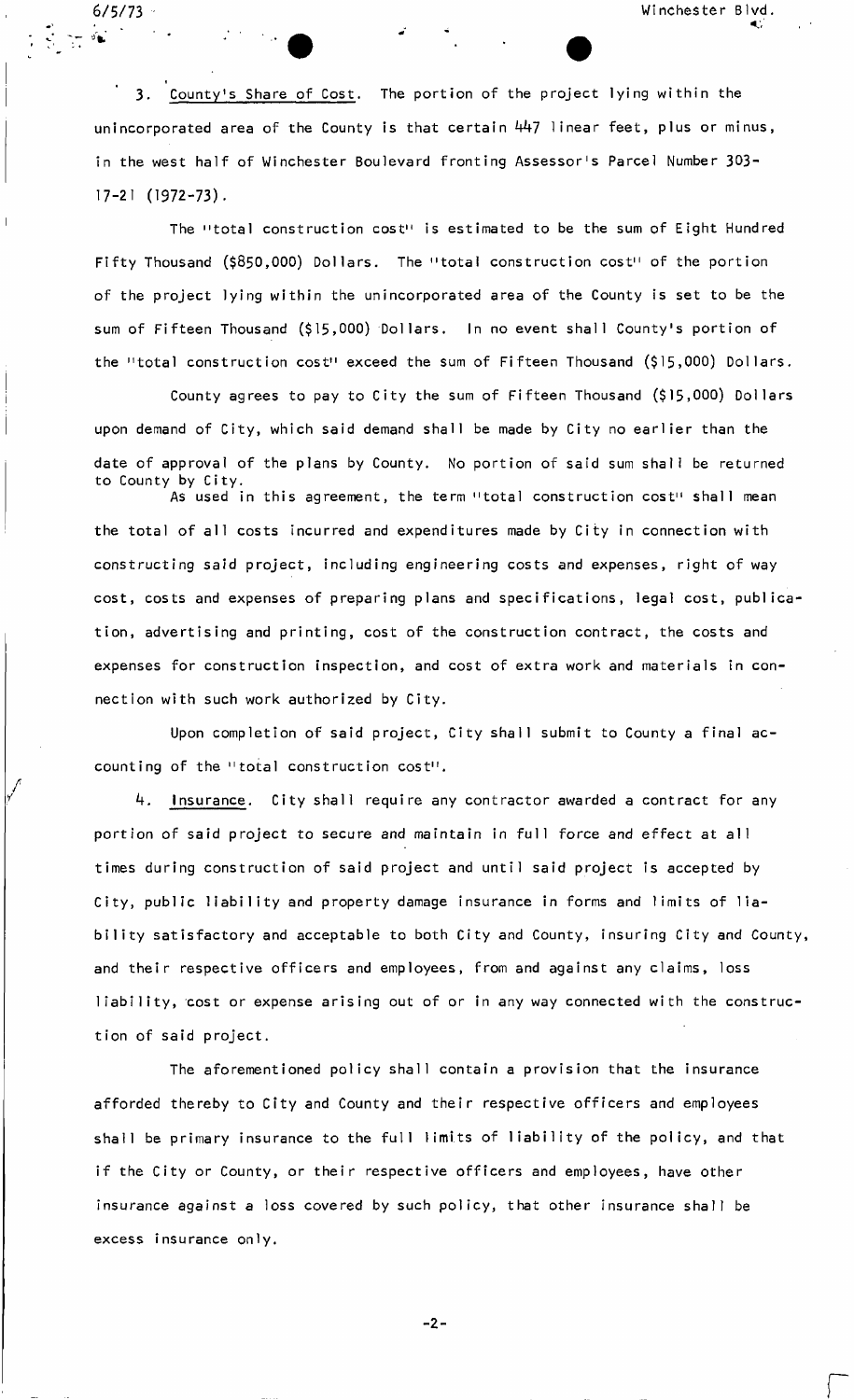**5.** Records and Accounts. City shall keep, maintain and render available for inspection by County or its authorized representatives, records and books which will provide a complete and accurate account of all costs, fees and expenditures made by City on construction costs of said project.

6. Annexation. In the event any portion of the area within the limits of said project is annexed to City before the date of approval of said plans and specifications by County, County's share of the "total construction cost" shall be reduced in proportion to the amount of territory annexed.

7. Termination. If City has not awarded a contract for construction of said project prior to December 31, 1974, City shall refund to County all sums advanced under Paragraph 3 of this agreement.

8. Public Hearings and Environmental Statements. City shall conduct all public hearings and shall prepare all environmental statements that may be required for said project by existing legislation.

WITNESS THE EXECUTION HEREOF the day and year first hereinabove set forth. APPROVED AS TO FORM: COUNTY OF SANTA CLARA

APPROVED AS TO FORM:

Reputcity Attorne

**AUG 7 1973 National Protest** By **Clerk of the Hoard of Supervisors** 

CITY OF SANTA<sub>2</sub>CLARA  $B<sub>1</sub>$ Mayor .<br>Manager **ATTEST:**  CIerk

**-3-**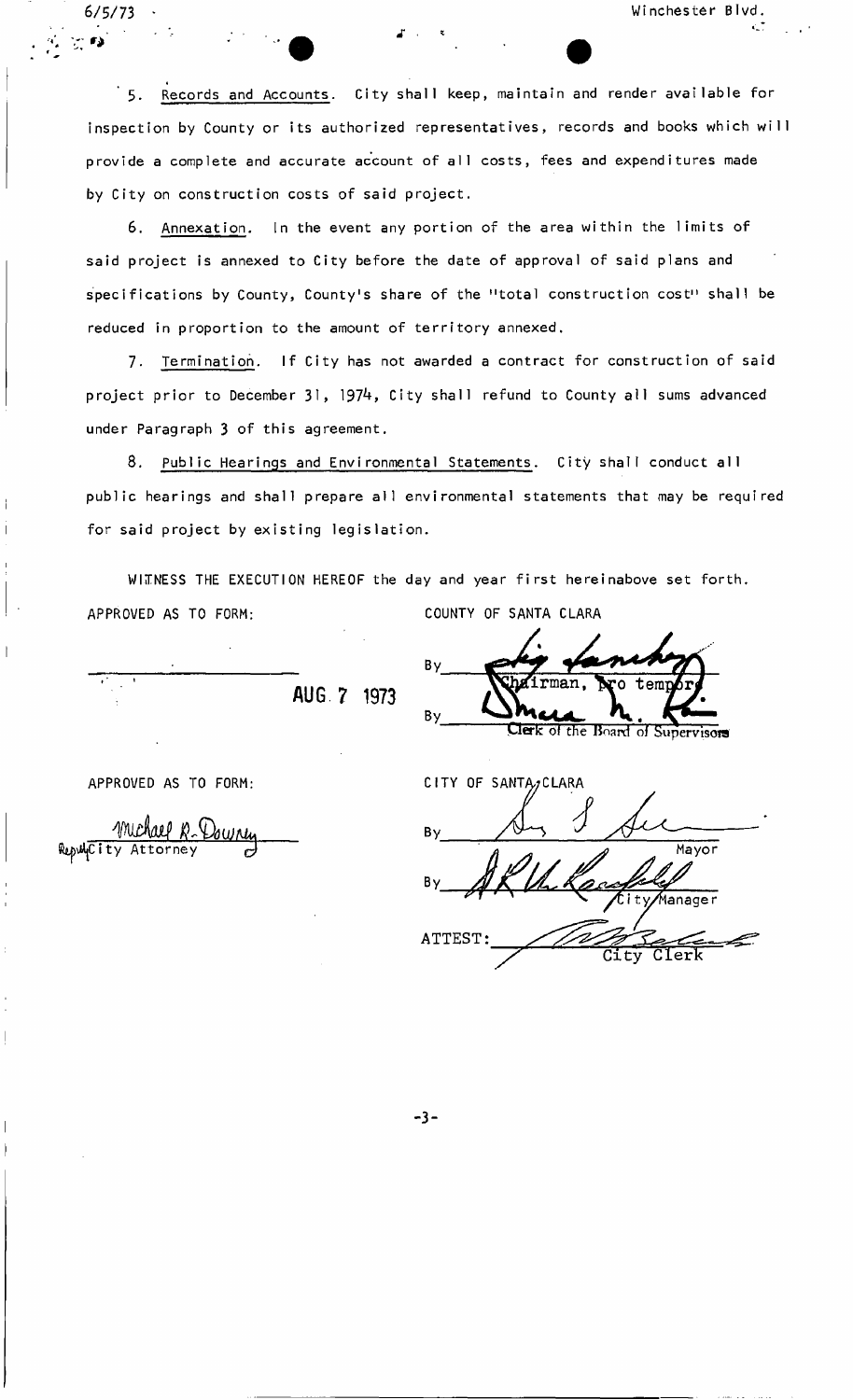**RESOLUTION NO." <sup>3</sup>°54** 

### **RESOLUTION AUTHORIZING EXECUTION OF AGREEMENT**

*•'.i* »i

BE IT RESOLVED BY THE CITY COUNCIL OF THE CITY OF **SANTA CLARA, that the City of Santa Clara enter into, and the Mayor be and he hereby is authorized and directed on behalf of said City to execute the following described Agreement: AGREEMENT BETWEEN THE CITY OF SANTA CLARA AND THE COUNTY OF SANTA CLARA FOR THE IMPROVEMENTS ON WINCHESTER BOULEVARD BETWEEN STEVENS CREEK BOULEVARD & BELLOMY STREET.** 

**PASSED AND ADOPTED BY THE CITY COUNCIL OF THE CITY OF SANTA CLARA this 26th day of Jun e June** , 19 73 **by the following vote:**  AYES: COUNCILMEN: Barcells, Gissler, Simmoms, Texera, **Viso and Mayor Gillmor NOES : COUNCILMEN: None** 

**ABSENT: COUNCILMEN: Hansen** 

Gty Clerk

**ATTEST: A . S . BELICK City Clerk** 

I, A. S. Belick, City Clerk of the City of Santa Clara, do hereby certify that the within Ordinance or Resolution is a correct copy of the original, and that same has been published as required **by law.** 

 $\mathbb{R}$  , which is

Ľ.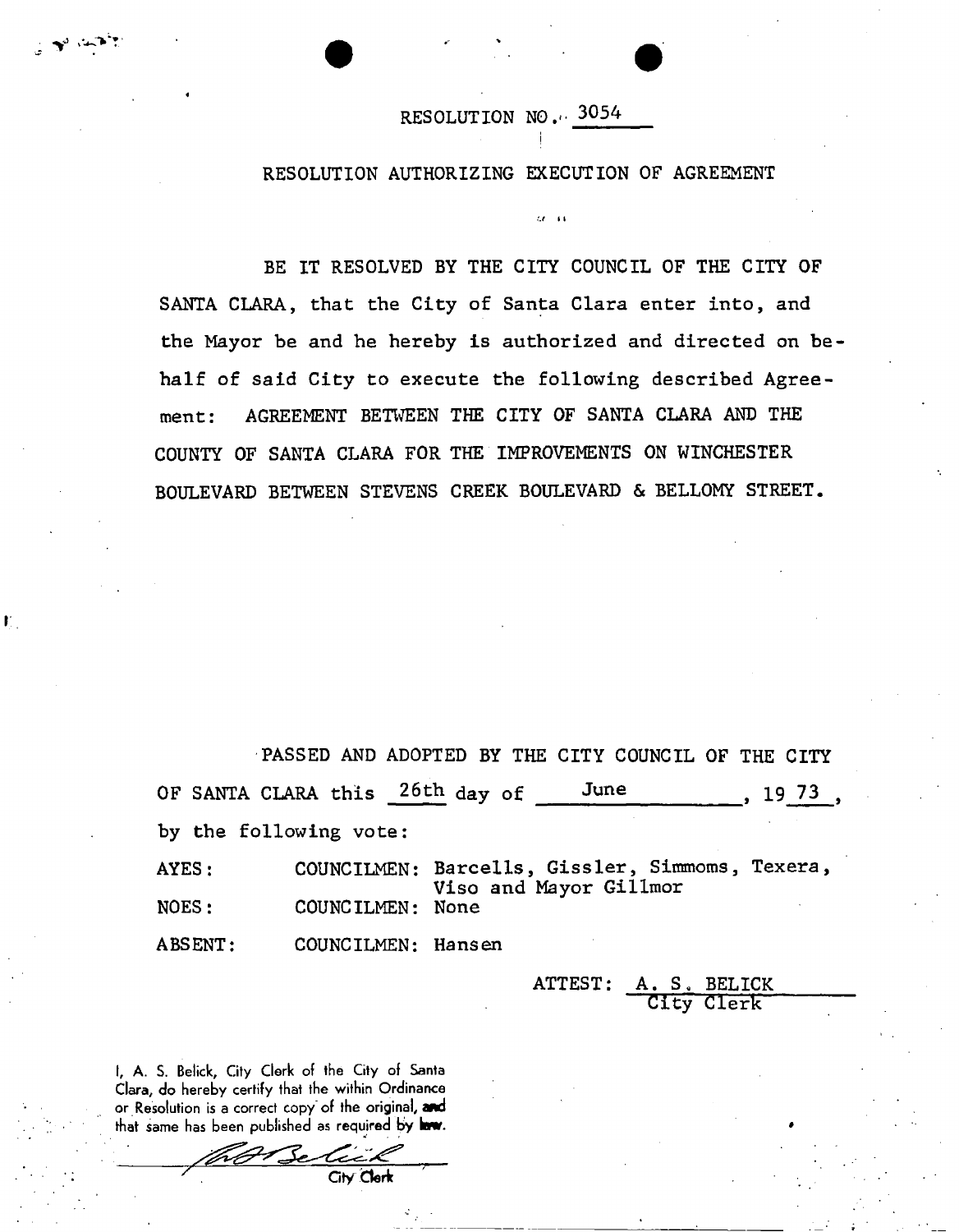**August 8, 1973** 

**A.** *8.* **Belick City Clerk City of Santa Clara P. 0. Box 386 Santa Clara, California 95050** 

**Subjects Cost Sharing Agreement between the City of Santa Clara and the County of Santa Clara for the Improvement of Winchester Blvd. between Stevens Creek Blvd. and Bellomy Street** 

**Dear Mr. Belick** 

**We are enclosing one original signed copy and one certified copy of subject Cost Sharing Agreement which was approved by the Board of Supervisors at its regularly scheduled meeting of August 7, 1973.** 

**Very truly yours,** 

**BOARD OF SUPERVISORS Donald M. Rains, Clerk** 

**B**vi **Deputy Clerk** 

**DMR/dgh End .** 

**ccs 0ublic Works - Engineering**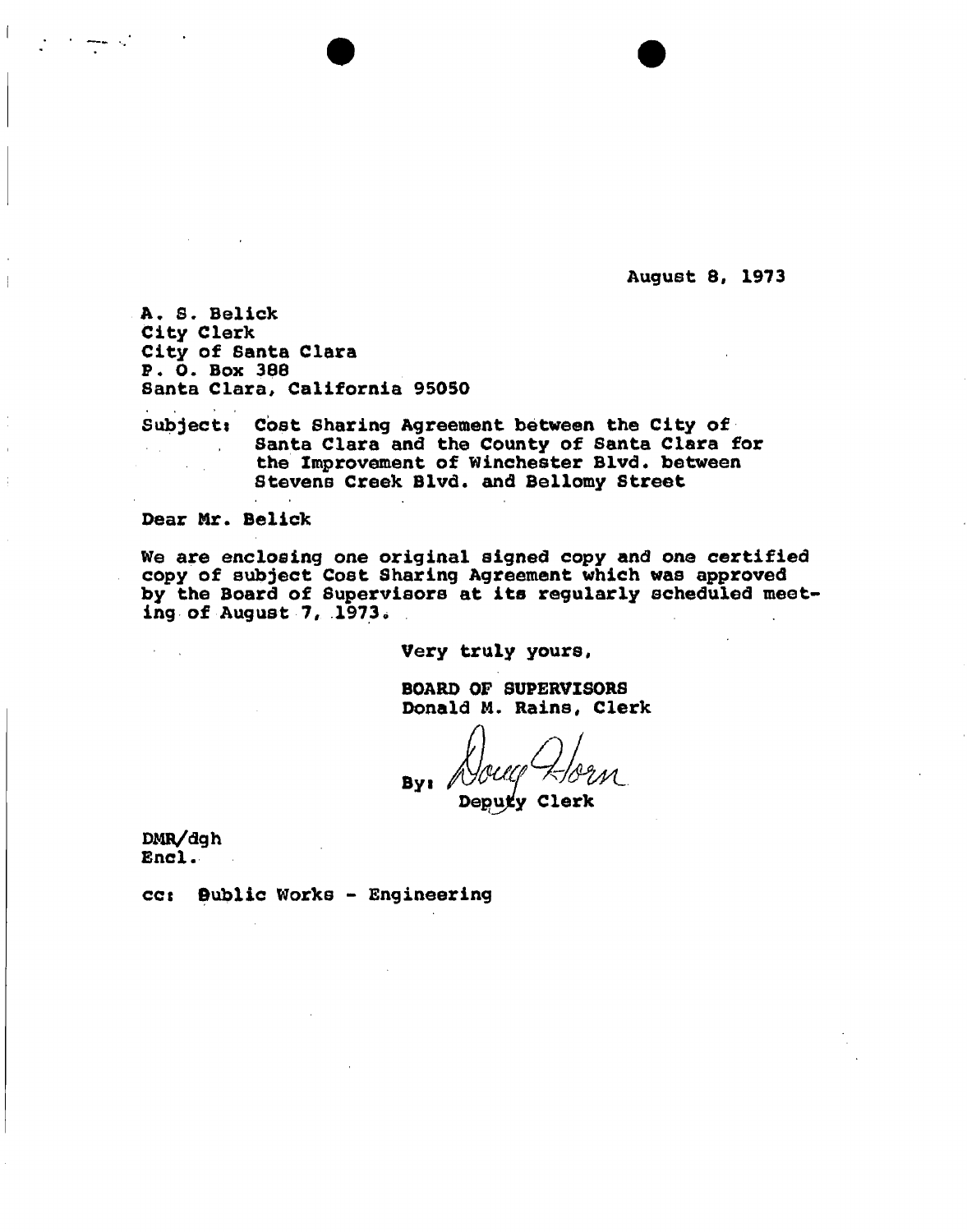| Change Order No |
|-----------------|

### BOARD OF SUPERVISORS SANTA CLARA COUNTY

| AUGUNE OF ADVD |  |  |
|----------------|--|--|
|                |  |  |

|                        | Board of Supervisors at a meeting held:                      |  |                                 |                            |
|------------------------|--------------------------------------------------------------|--|---------------------------------|----------------------------|
|                        |                                                              |  | $\frac{\text{August}}{2}$ 19.73 |                            |
|                        | Project to be charged Improvement of Winchortes Bivd Between |  |                                 |                            |
|                        | Stevens Creek Boulevard & Bellowy Street                     |  |                                 |                            |
|                        | For the amount of \$15,000.00<br>Extra Clara                 |  |                                 |                            |
|                        | Contractor 1560 Warburton Avenue, Santa Clara 95050          |  |                                 |                            |
|                        | See Agreement                                                |  |                                 |                            |
| <b>Completion Date</b> |                                                              |  |                                 | $. (for$ Controller's use) |

DONALD N. RAINS Clerk of the Board

άς,

 $\ddot{\bullet}$ ) 3128

WHITE ----- CONTROLLER<br>CANARY -- FILE<br>PINK ---- PUBLICWORKS<br>GOLD.ROD PUBLICWORKS

**WORKS**<br>WORKS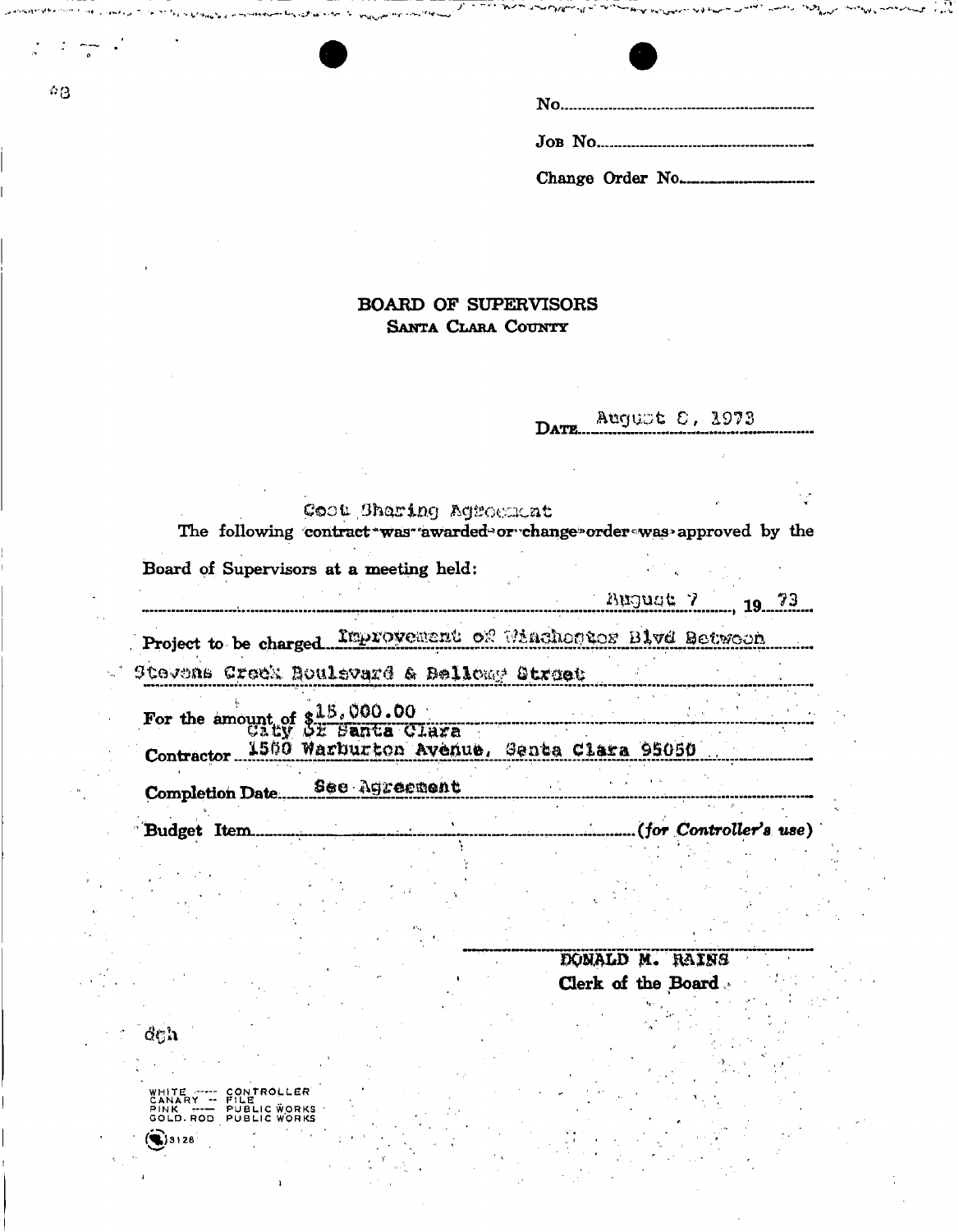|              | County of Santa Clara    |                                                                                                                                                                                   |       | <b>Department of Public Works</b><br>1555 Berger Drive<br>San Jose, California 95112 |
|--------------|--------------------------|-----------------------------------------------------------------------------------------------------------------------------------------------------------------------------------|-------|--------------------------------------------------------------------------------------|
| California   |                          |                                                                                                                                                                                   |       |                                                                                      |
|              |                          | TRANSMITTAL MEMORANDUM                                                                                                                                                            |       | S.D. 4                                                                               |
|              |                          | Page of                                                                                                                                                                           | DATE: | July 25, 1973                                                                        |
| FOR          |                          | BOARD OF SUPERVISORS AGENDA OF August 7                                                                                                                                           |       | , 1973                                                                               |
| FROM:        |                          | MONTINI, PUBLIC WORKS, ENGINEERING                                                                                                                                                |       |                                                                                      |
| TITLE:       |                          | COST SHARING AGREEMENT BETWEEN THE CITY OF SANTA CLARA AND<br>THE COUNTY OF SANTA CLARA FOR THE IMPROVEMENT OF WINCHESTER<br>BLVD. BETWEEN STEVENS CREEK BLVD. AND BELLOMY STREET |       |                                                                                      |
| DESCRIPTION: |                          |                                                                                                                                                                                   |       |                                                                                      |
|              | Approval is recommended. | Three $(3)$ executed copies should be sent to:                                                                                                                                    |       |                                                                                      |
|              |                          | Mr. A. S. Belick<br>City Clerk, City Hall<br>City of Santa Clara<br>1500 Warburton Avenue<br>Santa Clara, California                                                              | 95050 |                                                                                      |
|              | LM:AKC: vlh              |                                                                                                                                                                                   |       |                                                                                      |
|              | attachments              |                                                                                                                                                                                   |       |                                                                                      |
|              |                          |                                                                                                                                                                                   |       |                                                                                      |
|              |                          |                                                                                                                                                                                   |       |                                                                                      |
|              |                          |                                                                                                                                                                                   |       |                                                                                      |
|              |                          |                                                                                                                                                                                   |       |                                                                                      |

| أسبكه | APPROVED:          |          | JAMES POTT U | HOWARD CAMPEN |            |  |
|-------|--------------------|----------|--------------|---------------|------------|--|
|       | AGENDA DATA: DATE: | ITEM NO: |              | BOARD ACTION: | AUG 7 1973 |  |

-5

 $\mathbf{A}$ 

Ì

 $9755$  REV 2/73